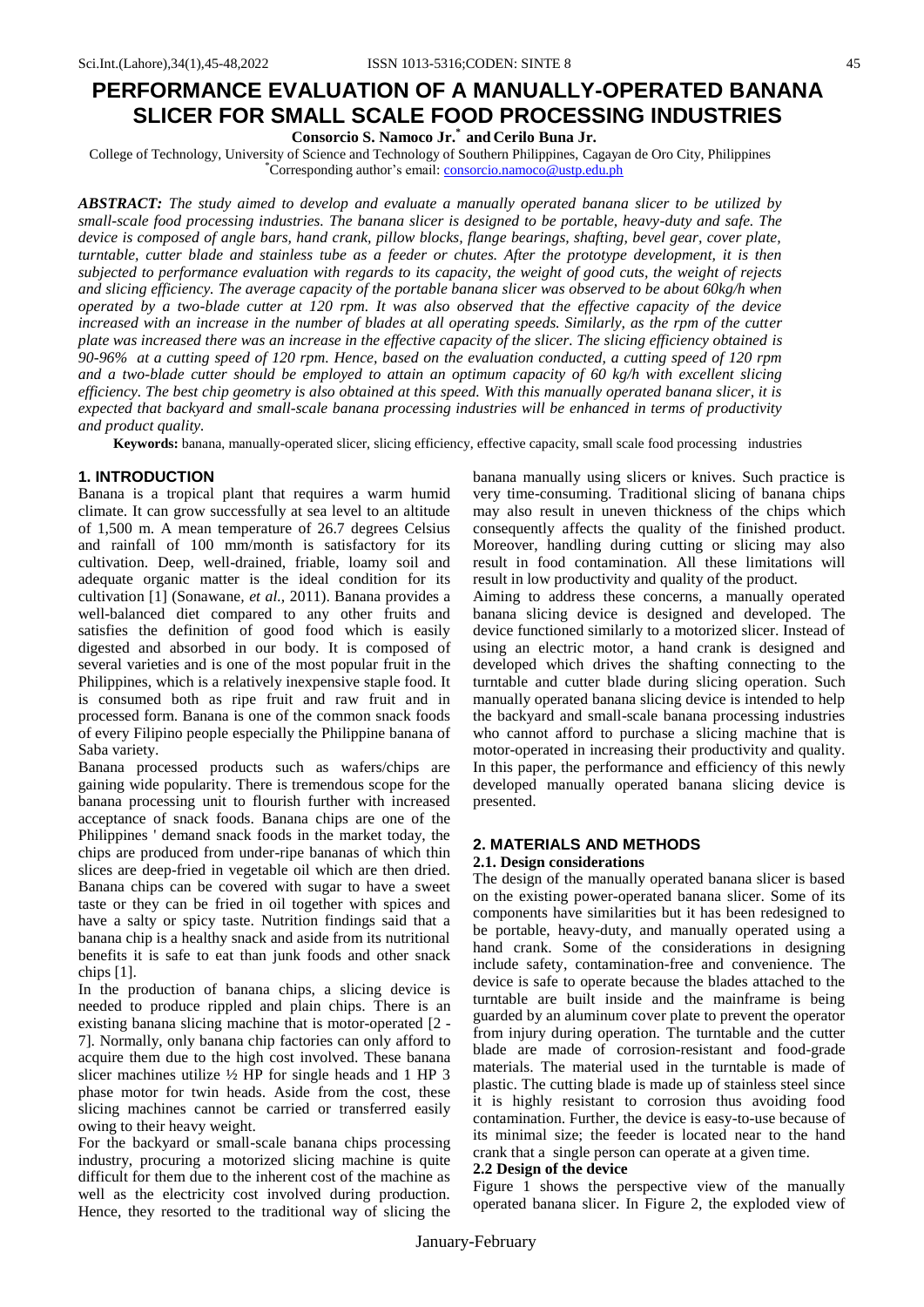the device with its components is shown. It is composed of angle bars, hand crank, pillow blocks, flange bearings, shafting, bevel gear, cover plate (aluminum plate & stainless plate), turntable, cutter blade and stainless tube as a feeder or chutes. Figure 3 shows the top view of the manually operated banana slicer with the corresponding dimension. The framing of the device is mostly made up of aluminum to prevent the corrosion of the materials.







**Figure 2. Exploded view of the device**



**Figure 3. Top view of the design and dimensions**



**Figure 4. Front view of the design**

Figure 4 shows the front view projection of the manually operated banana slicer. The front part which where the raw banana chips exit consists of a stainless plate. It also shows its dimensions.

Figure 5 shows the right-side view of the manually operated banana slicer. The slicing chamber is separated from the mechanism chamber of the device using angle

bars and an aluminum plate to avoid contamination during operation. It also shows its dimensions and some parts. Figure 6 shows the design of the cutter blade of the manually operated banana slicer. The cutter blade has a width of  $7/8$  inch, 4 inches in length, and a thickness of  $\frac{1}{4}$ inch. The material used for the blade is made up of stainless steel. Since stainless steels are high corrosion and rustresistant, they are a good cutter for food processing and contamination will be avoided.



**Figure 5. Right-side view of the design and dimensions**



**Figure 6. The design of the turntable and cutter** blade

#### **2.3 Assembly description of the device**

Cutter and Feeder Assembly: Cutter assembly comprises of turntable and cutter blades. The blades are made up of Stainless Steel from a hygienic point of view. The blade length was the basis of the diameter of the turntable. The Turntable serves as the flywheel of the device to facilitate the cutting action of the blades and also it would indicate the thickness of the banana chips. The material of the turntable is made up of plastic due to its lightweight, material availability, non-corrosive property and least cost. The thickness of the turntable is suggested to be  $\frac{3}{4}$  inch as prescribed. The thickness of the blade was kept at 4mm as the desired thickness of the slice would produce. The dimensional details of the two cutter blades and turntable are shown in Figure 6. A 12" inch by 2" cross-sectional area of the pipe-feeder was selected for round and longitudinal slice, respectively, by considering the maximum effective width and diameter of the peeled banana. 3 bananas can be accommodated at a time in the feeder. The length of the pipe feeder was taken as 12" for providing sufficient space for feeding bananas from the top. Main Frame**:** The frame of the device is made to be sturdy by using 1-inch x 1-inch angle bars made of Mild Steel and is fabricated with its design. The dimensional details of the frame of the device are shown above. These sections are joined by Shielded Metal Arc Welding (SMAW). The pillow block, bevel gears, turntable shaft, hand-crank shaft, turntable with 2 blades, and aluminum plate cover can be mounted with this frame. All these accessories can be mounted with the help of fasteners.

Bevel Gear Assembly**:** The two meshing bevel gears comprise with speed ratio of 1:2 and 1:3 for evaluation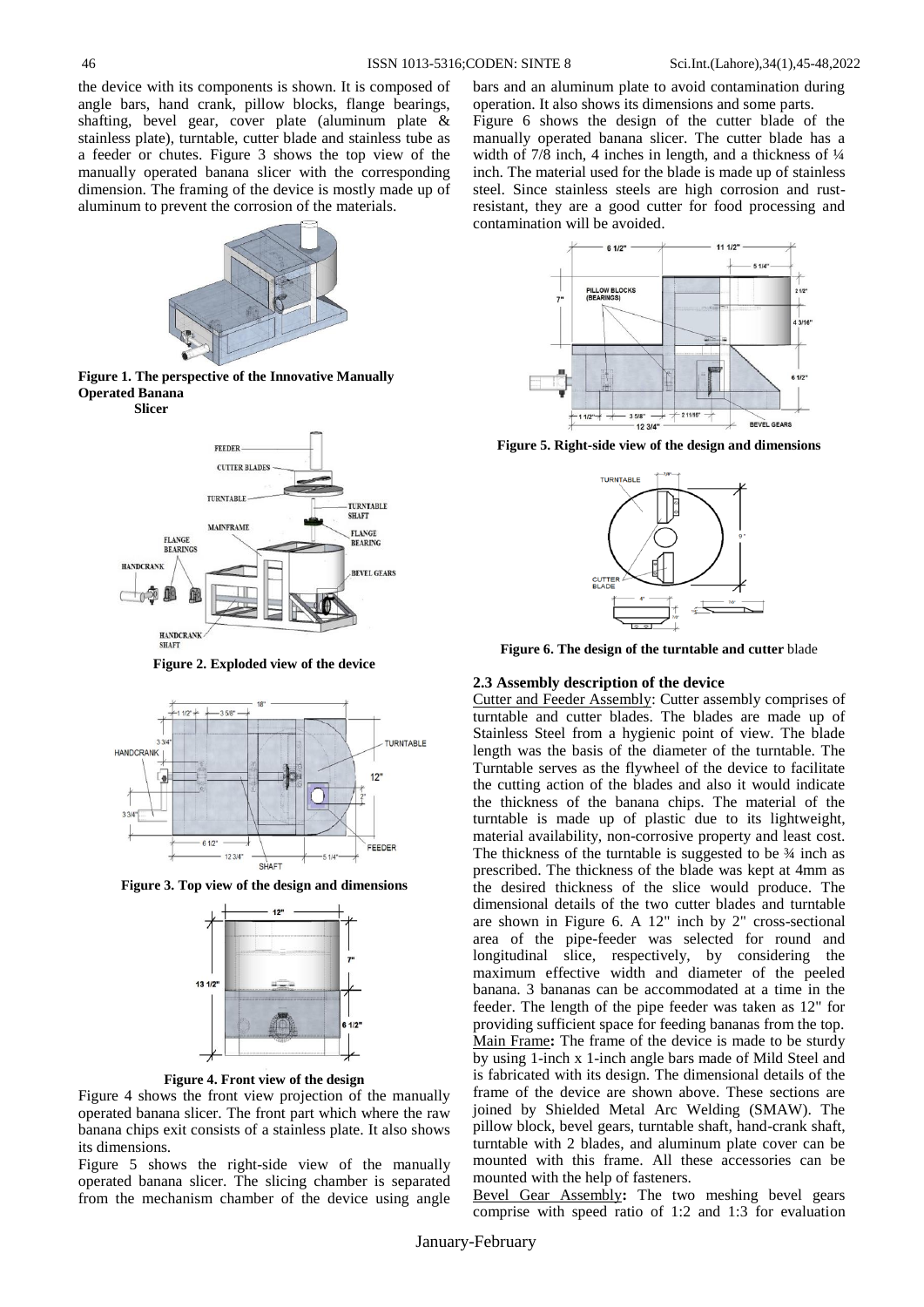purposes, and assumed having 60 RPM on the hand-crank shaft and 120 RPM and 180 RPM on turntable shaft, respectively. The bevel gears are built below the turntable and fastened in shafts through setscrews.

Manual Transmitting Assembly**:** It constitutes a hand crank, hand crank shafting, pillow blocks, bevel gears, and turntable shaft. The hand crankshaft is being revolved which drives the turntable shaft using a rotating hand crank. The shaft is made of CRS and has ¾ inches as prescribed. The bearing is suggested based on the diameter of the shaft and mounted on the frame to facilitate the rotation of the shaft.

#### **2.4 Prototype development**

A prototype of the device is then developed and assembled based on the design. Some of the machines and tools used in the fabrication are Lathe machine, milling machine, drilling machine, complex-end milling machine, welding machine, grinding machine, angle grinder, hacksaw, flat screw/Philip screw, adjustable/combination/open wrench, bench vise, driller, riveter, Vernier caliper, hand taps, and steel rule/tape measures. – is used to measure the desired length of cuts for angle bars.

### **2.5 Evaluation of the performance and functionality of the device**

The device is evaluated through its performance, capacity, the weight of good cuts (based on thickness and roundness of chips), and its slicing efficiency. The time consumed and weight of the slices would be the basis of the performance evaluation of the device. The capacity of the device is evaluated at two levels of cutting speed and the number of cutting blades.

## **3. RESULTS AND DISCUSSION**

## **3.1. The innovative manually operated banana slicer**

Figure  $7(a-e)$  shows the actual photo of the innovative manually operated banana slicer. Figure 7(b) shows the top view of the device. The hole serves as the feeder or chutes in which the peeled banana is fed during operation. Figure 7(c) shows the right-side view of the device covered with an aluminum plate. In Figure 7(d), the front view of the device is shown. The inclined stainless part serves as the exit chamber of the raw banana chips. Figure 7(e) shows the inside view of the device. It shows the 1:2 ratio of the bevel gear being meshed, the flange bearings and pillow blocks that support the shafting and the turntable together with the blade cutter that is connected from the shafting.

# **3.2 Performance Evaluation**

The manually operated banana slicer is tested with two varieties of banana; the unripe *Saba (Musa acuminata)* and the Green banana (*Bungulan* unripe). These varieties (Figure 8) are the most commonly used for banana chip making commonly in the household or backyard level. The device produces slices of the round shape.

The performance of the device is evaluated with regards to its capacity, the weight of good cuts (based on thickness and roundness of chips), the weight of rejects (deform cuts) and slicing efficiency. Figure 9 shows the sliced banana after subjecting them to the device.

The capacity of the device is determined by feeding the two varieties of peeled banana into the device at a different speed (rpm) and several cutting blades; and weighing the slices produced irrespective of damage. The capacity of the device is expressed as kg of peeled banana sliced per unit time. Figures 10 and 11 show the effects of several blades and cutting speed on the capacity of the device for *Saba* and *Bungulan* varieties, respectively.

The average capacity of the portable banana slicer was observed to be about 60kg/h when operated by a two-blade cutter at 120 rpm. It was also observed that the effective capacity of the device increased with an increase in the number of blades at all operating speeds. Similarly, as the rpm of the cutter plate was increased there was an increase in the effective capacity of the slicer.



**(a) Manually operated banana slicer**





 **(b) Top view (c) Right-side view**





 **(d) Front view (e) The mechanism of the device**

**Figure 7. Actual photos of the manually operated slicing device**





 **(a) Saba variety (b) Bungulan variety**

**Figure 8. The varieties of banana used in testing**







 **(a) Saba variety (b) Bungulan variety**

**Figure 9. Sliced banana after subjecting a peeled banana into thedevice.**